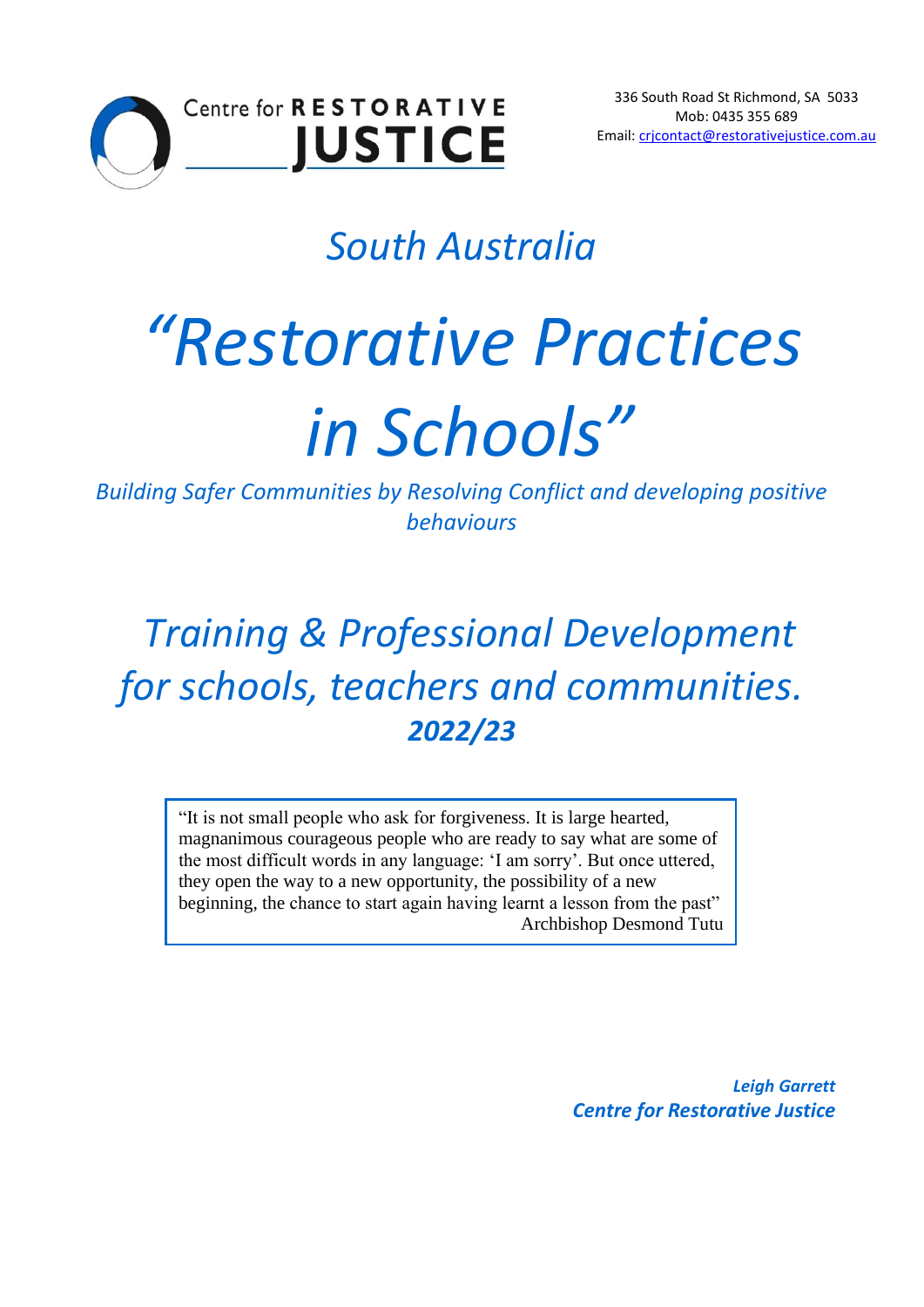# *INTRODUCTION*

*The Centre for Restorative Justice is a non-government, not for profit organisation, that works collaboratively with school communities to develop their culture and practice into safer and more inclusive environments for learning. It does this by helping to implement restorative processes as a whole school system. There is significant community feeling that current behaviour and disciplinary systems, rather than solving the problems associated with poor behaviour and crime, actually generate more harm for both victims and offenders. Restorative Practices can be defined as:*

*"processes that advocate that the people most effective at finding a solution to a problem are those most directly impacted by that problem. Opportunities are created for those involved in conflict to work together to understand, clarify, resolve the incident and work together towards repairing harm done"*

*Within the education system, restorative practices provide a cohesive system of conflict resolution, social inclusiveness, values development and community strengthening. Using these systematic techniques, schools can become safer and more productive learning environments, and at the same time better equip students for a lifetime of strong and lasting relationships. Restorative practices can be shown to reduce suspensions, exclusions and expulsions and contribute to educator health and wellbeing by reducing stress.*

# *Training Units*

|                                                                      | Page           |
|----------------------------------------------------------------------|----------------|
| Unit 1 Introduction to Restorative Justice                           | 3              |
| Unit 2 School Leadership-Change Management & Restorative Practices   | $\overline{4}$ |
| Unit 3 Building Engaged Community Relationships using Restorative    |                |
| <b>Practice - Underlying Theories</b>                                | 5              |
| Unit 3 Nurturing our Communities/Fundamental Principles and Practice | 6              |
| Unit 4 Parents and Restorative Practices                             |                |
| Unit 5 Restorative Practices for formal Conference Facilitation      | 8              |
| Unit 6 Making Restorative Practice a Permanent part of your school   | g              |
| <b>Culture - Policy Development &amp; Implementation</b>             |                |

*These units can be booked individually or as a package. Please contact us at [crjcontact@restorativejustice.com.au](mailto:crjcontact@restorativejustice.com.au)*

*to discuss our Partner Package for whole of school cultural change.*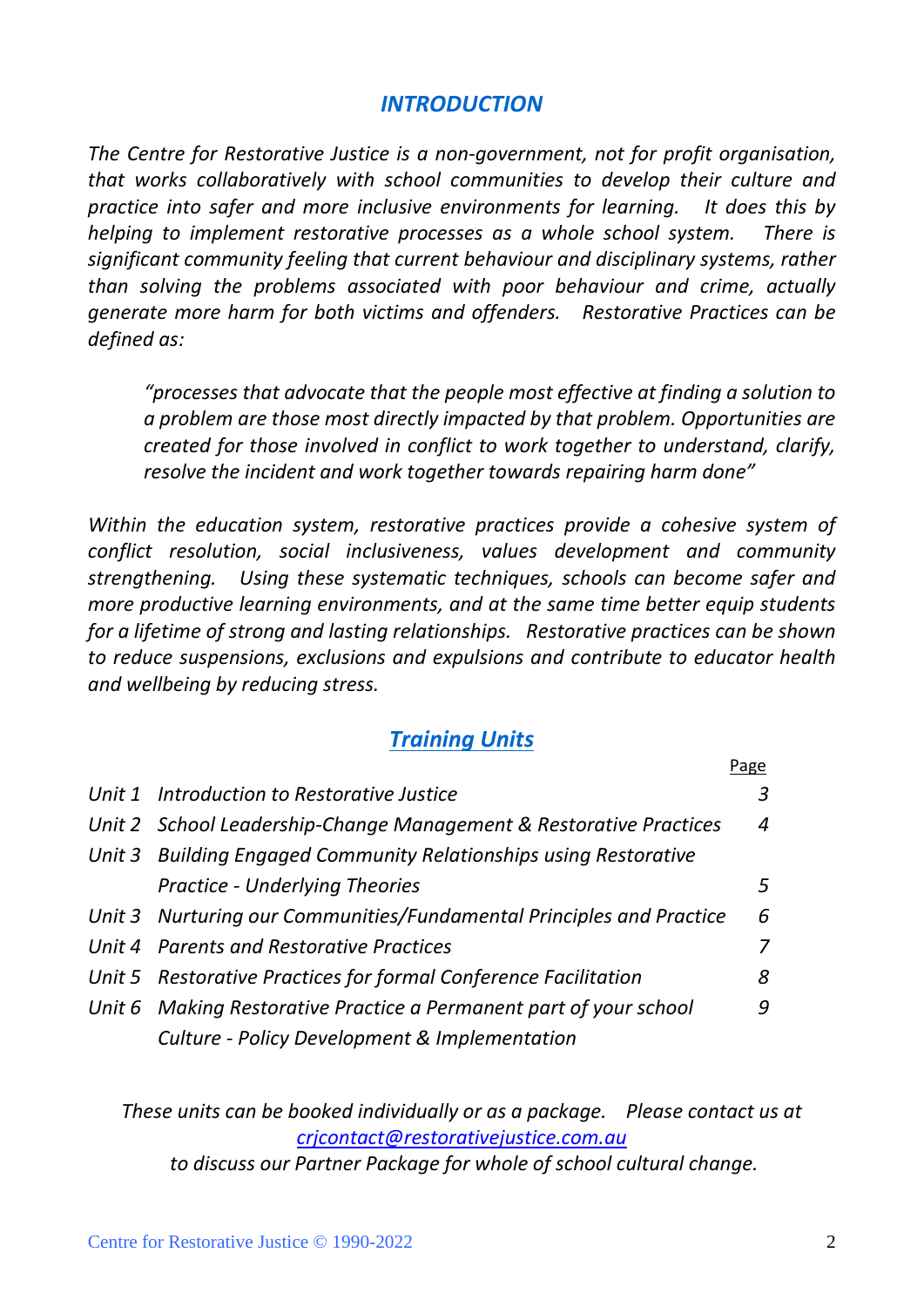#### *Introduction to Restorative Practice*

*This Unit provides a broad overview and introduction to the processes known as Restorative Practices in Schools. The session incorporates information about useful tools for building relationships in classes and communities and is not sufficient to allow a school to claim to have a Restorative Culture nor is it intended to train staff to deliver the processes.*

It will generally be held in the format of a staff meeting or short after school *training/discussion forum.*

*It is considered that this will be used to promote further discussion around the need for change, and the possible further exploration of Restorative Processes as a means of navigating that change.*

#### *Outcomes*

- *Understanding of targets of school changes*
- *Basic knowledge of Restorative Practice Principles*
- *Understanding of possible applications*

*Duration 1- hour* 

*Max participants - No limit*

"Fairness is what Justice Really is" Potter Stewart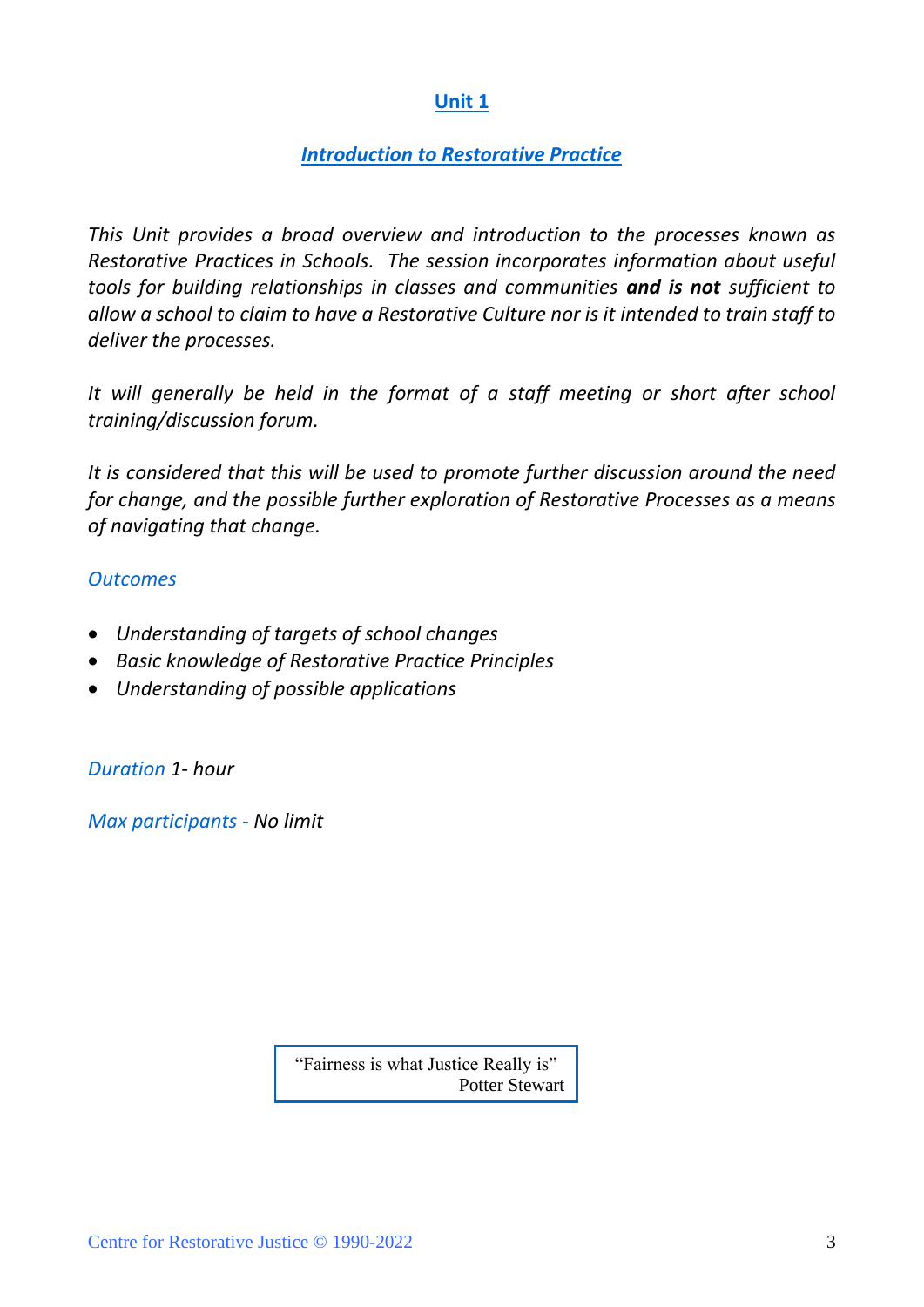# *School Leadership-Change Management & Restorative Practice*

*This Unit is designed to broadly describe the basic principles of restorative practice, some basic systems and processes and most importantly how Restorative Practices can be used to effectively facilitate whole of school cultural change.*

*The participants of this unit will be the leadership team of a school, including (if possible) members of the governing body or school council.*

#### *Training Objectives:*

- *Understanding Basic Restorative Practice Principles*
- *Understanding the scope and nature of cultural change required*
- *Evaluation of Potential for Restorative Practices within their school/s*
- *Identification of the change strategies and recognition of barriers to initiate Restorative Practices "Go Ahead" at your school.*

*It is highly recommended that leaders from a school attend this unit before the following units can be undertaken by them or their staff.*

*Duration: ½ day (3 hours)*

*Maximum Number of Participants 20*

bed with a mosquito in the room" "If you think you are too small to make an impact, try going to Anita Roddick

Centre for Restorative Justice © 1990-2022 4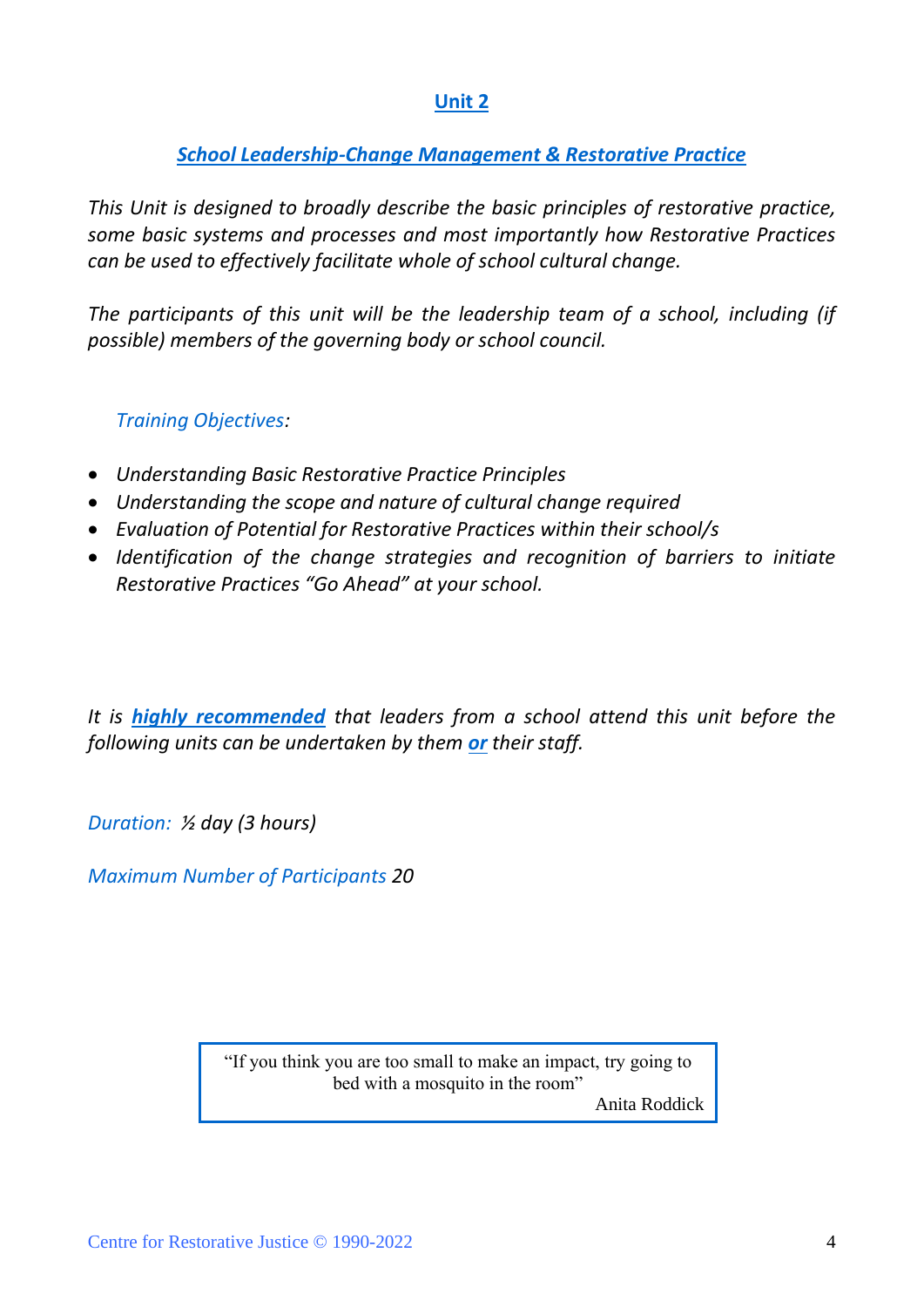# *Unit 3 Day 1*

## *Building Engaged Community Relationships using Restorative Practice - Underlying Theories*

*This Unit is offered as a 1 or 2 day workshop. The 1 day program provides a foundation of Restorative Justice Theory and practice in Restorative Practice. It includes some practical experience in the use of Relational teaching in building and maintaining relationships, The use of circles in classrooms for inclusive engagement (Group Discussions) as a pedagogy unites totally with the practices of Restorative Practice and as such, its use in classrooms is strongly encouraged for building relationships, problem solving and social emotional literacy. Through this training we propose to develop the capacity of educators to teach within a relational framework on a daily basis, and thereby build the capacity of the site to strengthen relationships in the classroom and develop the core Social and Emotional Literacy skills in sites at age-appropriate levels.* 

*It is recommended that all school staff including principals, coordinators, teachers, support staff, and administration staff undertake this training.*

#### *Training Objectives:*

#### *Day One Unit.*

- *Using the principles of Communication Circles to build, strengthen and repair relationships*
- *Basic Knowledge of the theoretical underpinnings of Restorative Practices.*
- *Basic Foundations of Restorative Processes in daily life*
- *Small amount of practical working.*

| <b>Duration:</b>  | 1 day <u>or</u> 2 days   |
|-------------------|--------------------------|
| Max participants: | 50 - Min participants 20 |

*Resources Provided 1 x Box of Question Cards – 50*

> "You can not shake hands with a clenched fist" Indira Ghandi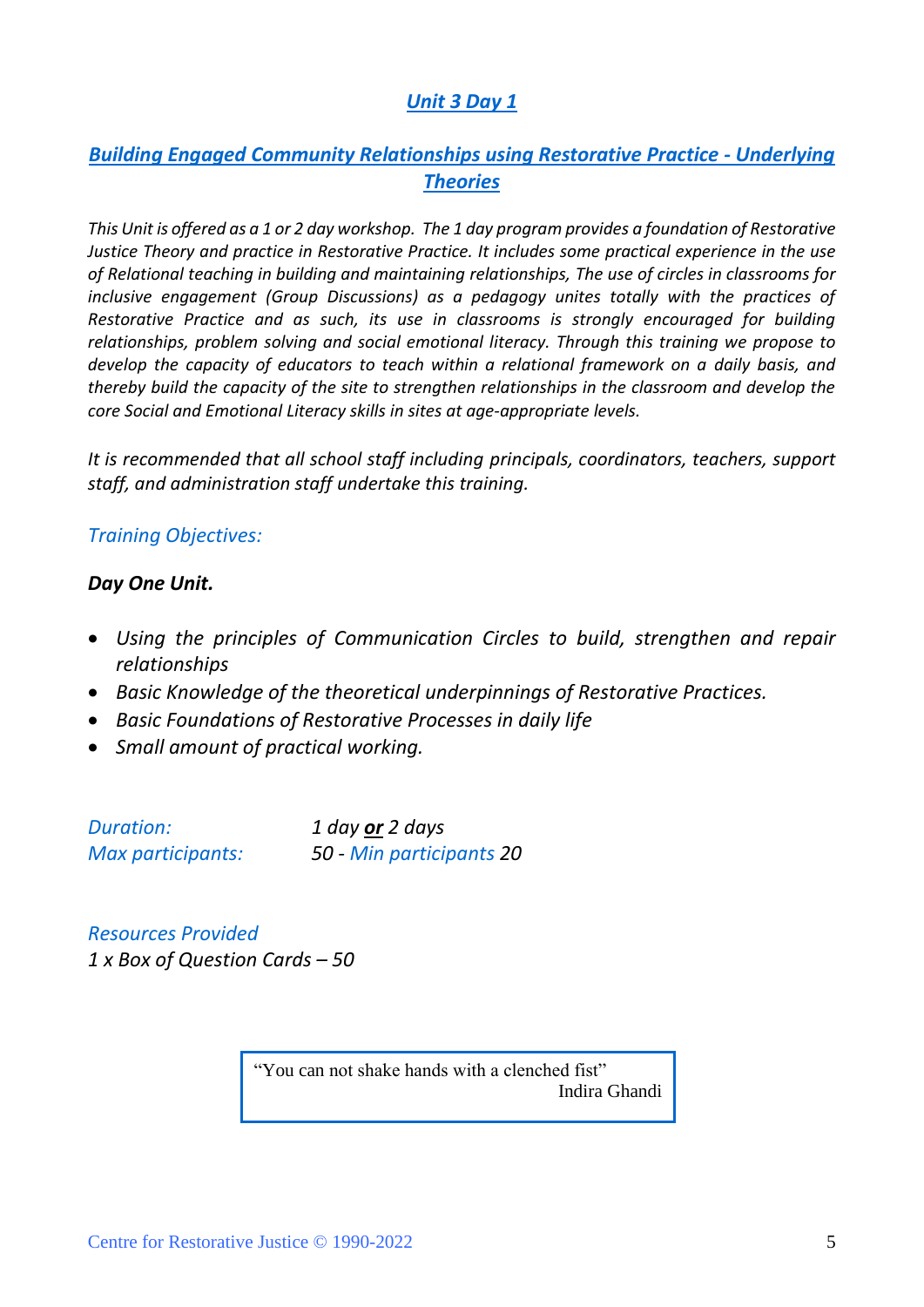# *Unit 3 Day 2*

#### *Nurturing our Communities/Fundamental Principles and Practice*

*The 2-day program reviews the progress of the implementation of Day 1 practice and a more comprehensive look at the theory and practice, but provides very practical demonstrations of the application of the principles of Restorative Practices within school settings. Teachers find that the theory and description of practice presented on Day 1 is consolidated by having opportunities to try some of the processes for themselves in structured role plays.*

#### *Training Objectives:*

#### *Day Two Unit.*

- *Review progress on implementation of process from Day 1*
- *Implications for classroom management/development*
- *To develop and improve our skills in facilitating restorative chats*
- *Enhanced practical experience through participation.*

*Duration: 1 day or 3 x 1.5 hr modules delivered over a semester to build on the knowledge and implementation of Unit 3 Day 1 Max participants: 50 - Min participants 20*

Moshe Dayan

"Schools are not buildings, curriculum timetables and meetings. Schools are relationships and interactions among people." Johnson & Johnson, 1994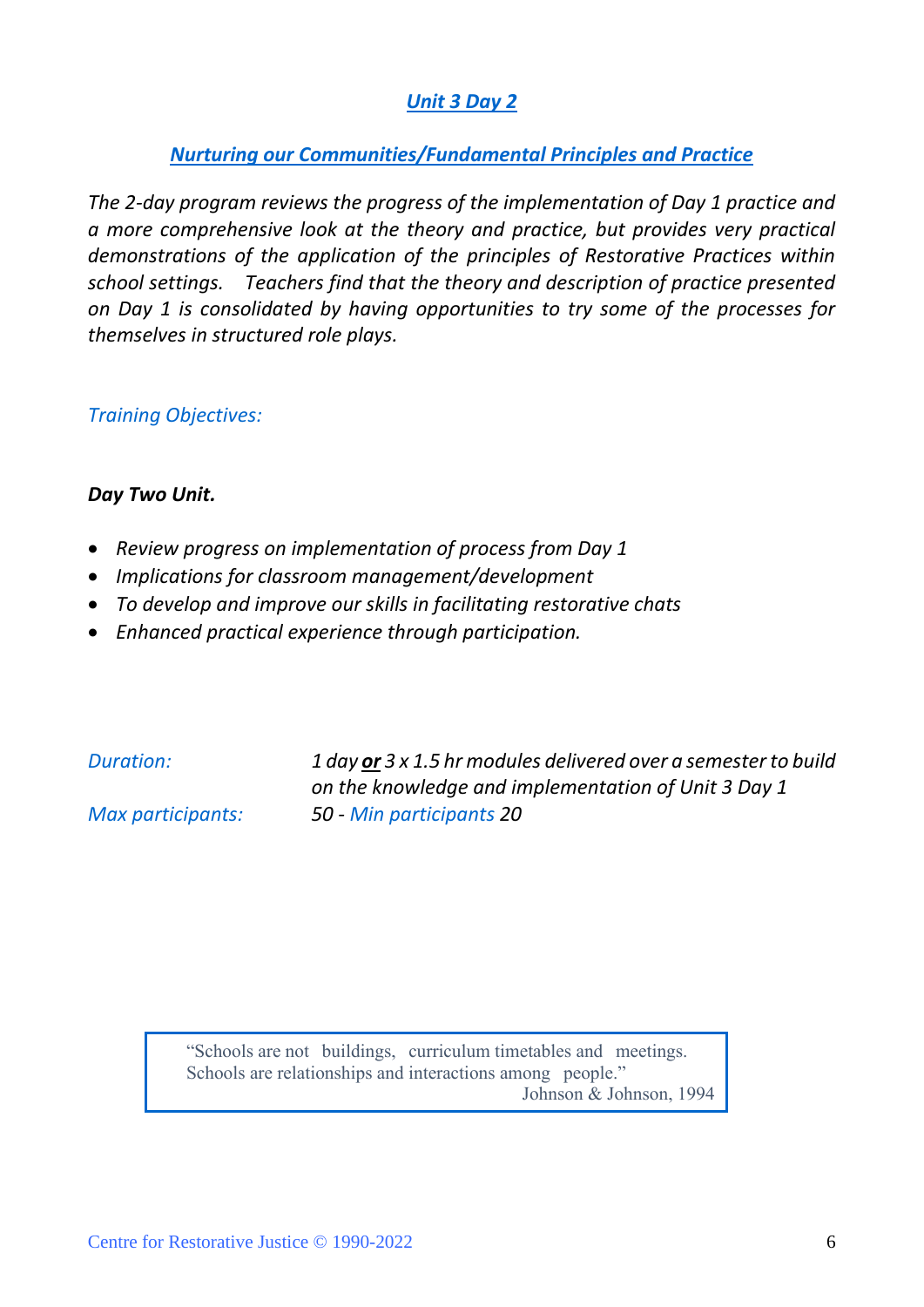#### *Parents and Restorative Practice*

*This Unit assists schools inform parents and works towards supporting the work of educators in their roles. Restorative Practices are an inclusive set of processes, and it is important that parents and other relevant carers are aware of the changes taking place within the educational setting* 

*Parents and carers will be invited to partake in this session in order to develop their understanding of new policy and any different processes that will be used within classrooms and the school in general. It may also equip them with enough knowledge to reinforce school policy at home. Larger schools may require more than one of these sessions, or smaller schools can cluster to allow maximum participation.*

#### *Outcomes*

- *Understanding of targets of school changes*
- *Basic knowledge of Restorative Practice Principles*
- *Understanding of possible applications*

#### *Duration 1 hour*

*Max participants - No limit*

*Additional Option Unit 4A: Once a term or twice per year community based parent sessions can be held for those that wish to learn more about practical behaviour development based on restorative practices for use within their families. These will be charged at \$25 per head and schools may wish to advise parents of this availability.* 

> "Violence will only increase the circle of Violence" The Dalai Lama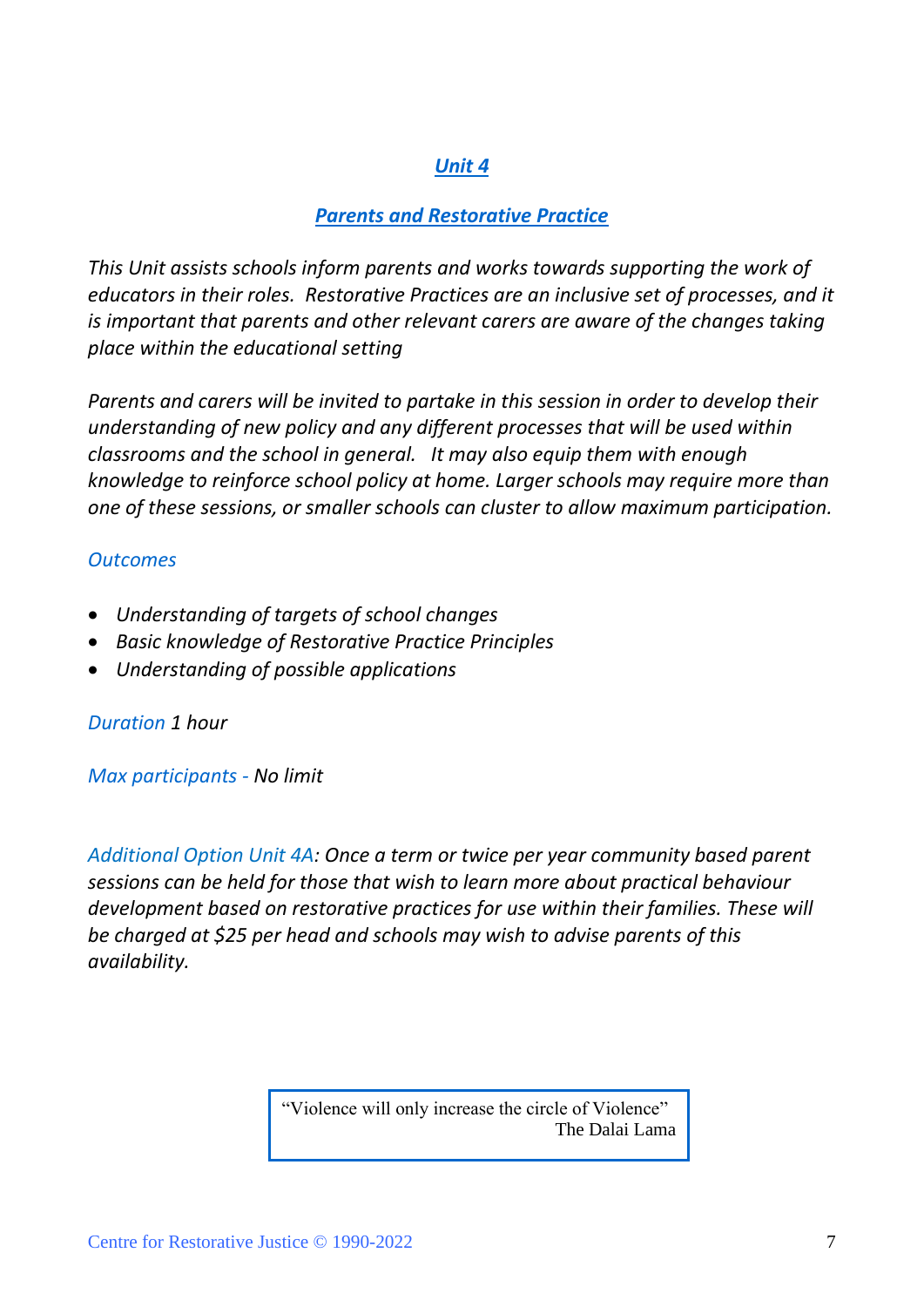# *Restorative Practice for Formal Conference Facilitation.*

*This unit is intended to be undertaken by personnel who will be responsible for the facilitation of formal conferences in the event of wrongdoing. As a major objective of Restorative Processes is to reduce or cease expulsions and/or suspensions, this is likely to include year/faculty heads, deputies, wellbeing officers, pastoral workers, etc.* 

*The role of full conference facilitator is not suited to all personnel and if any organisation is unsure of the skills required, we will gladly advise them as to suitability, much of which will have been established at Unit 3 level.*

#### *Training Objectives:*

- *Knowledge of Restorative Principles*
- *Assessment skills*
- *Engagement Skills.*
- *Mediation and Conflict Resolution*
- *Basic Evaluation*
- *Facilitation skills*
- *Conference Preparation skills*

*This unit is a two-day course and will look more deeply at the theoretical underpinnings of Restorative Practices and its effectiveness but primarily prepare participants to undertake restorative conferencing processes. It will cover facilitator behaviours, preparation, and practice.*

*All individual participants must have successfully completed and implemented Unit 3 prior to this undertaking this unit.*

*Duration: 2 full days Maximum Number of participants 12*

*Resources Supplied to each participant;*

*These resources will be supplied to each individual participant. 1 x Facilitators Handbook 1 x Box of Question Cards*

> "If you want to make peace, you don't talk to your friends. You talk to your enemies"

> > Moshe Dayan